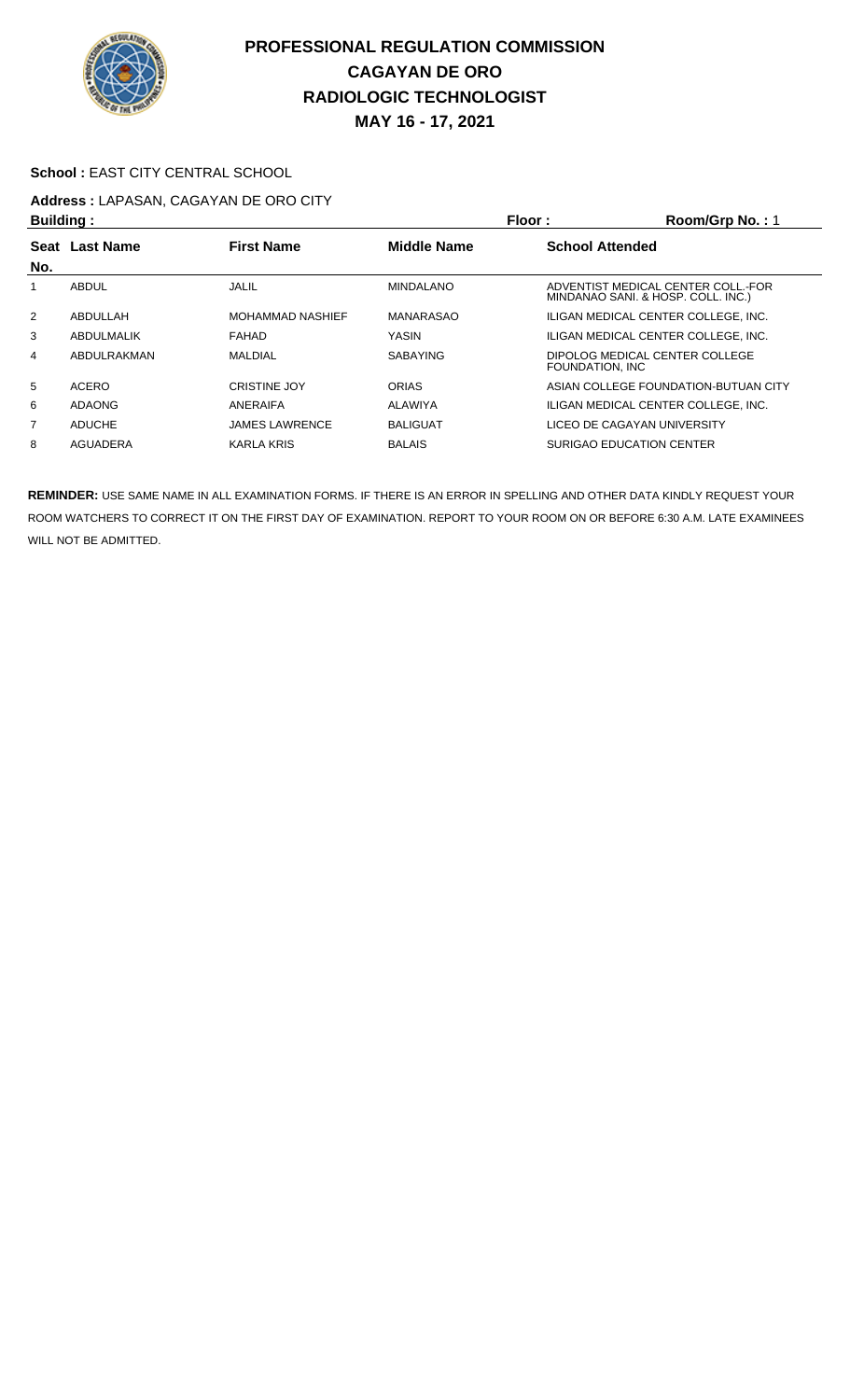

### School : EAST CITY CENTRAL SCHOOL

# **Address :** LAPASAN, CAGAYAN DE ORO CITY

| <b>Building:</b> |                 |                     |                    | Floor:<br>Room/Grp No.: 2                                                |  |
|------------------|-----------------|---------------------|--------------------|--------------------------------------------------------------------------|--|
| No.              | Seat Last Name  | <b>First Name</b>   | <b>Middle Name</b> | <b>School Attended</b>                                                   |  |
|                  | AL-JABBER       | <b>NORJEHAN</b>     | <b>YUSOPH</b>      | ILIGAN MEDICAL CENTER COLLEGE. INC.                                      |  |
| 2                | ALAG            | YASMEDAH            | <b>SULOG</b>       | ADVENTIST MEDICAL CENTER COLL. FOR<br>MINDANAO SANI. & HOSP. COLL. INC.) |  |
| 3                | ALASTRA         | <b>JENEVIE</b>      | LAID               | LICEO DE CAGAYAN UNIVERSITY                                              |  |
| 4                | ALAVANZA        | <b>KESHIA CLEAR</b> | <b>SUMALPONG</b>   | MEDINA COLLEGE-OZAMIS CITY                                               |  |
| 5                | ALQUIZAR        | <b>DAISYREL</b>     | <b>VILLAMOR</b>    | ASIAN COLLEGE FOUNDATION-BUTUAN CITY                                     |  |
| 6                | <b>ALVARICO</b> | JAZZMIN             | <b>ROJAS</b>       | ASIAN COLLEGE FOUNDATION-BUTUAN CITY                                     |  |
| $\overline{7}$   | AMADEO          | RACHELLE FAITH      | <b>SANCHEZ</b>     | ASIAN COLLEGE FOUNDATION-BUTUAN CITY                                     |  |
| 8                | AMARILLE        | ARJHENN             | DELA VIDA          | ASIAN COLLEGE FOUNDATION-BUTUAN CITY                                     |  |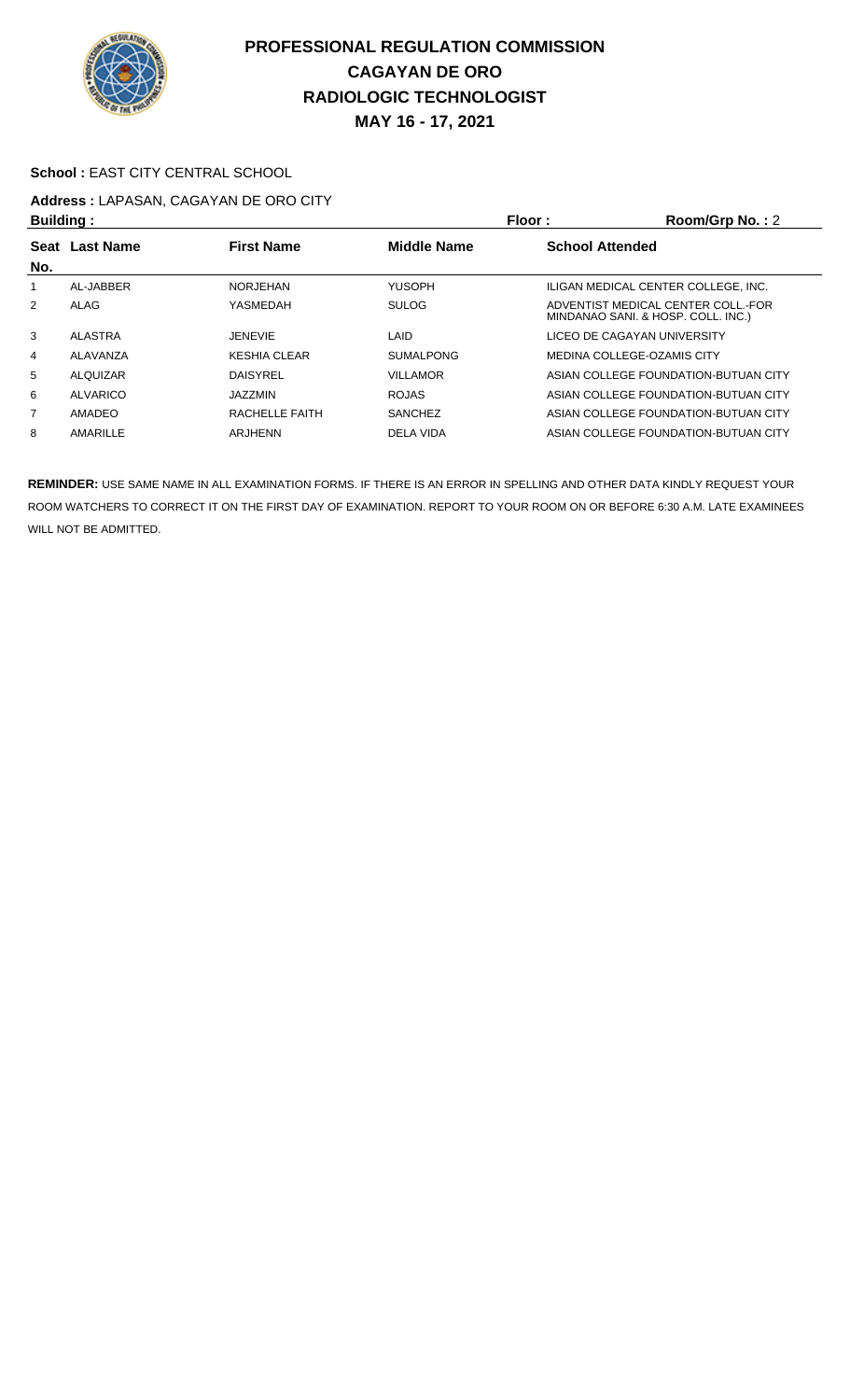

### School : EAST CITY CENTRAL SCHOOL

# **Address :** LAPASAN, CAGAYAN DE ORO CITY

| <b>Building:</b> |                 |                       |                    | Floor:                 | Room/Grp No.: 3                                                          |
|------------------|-----------------|-----------------------|--------------------|------------------------|--------------------------------------------------------------------------|
|                  | Seat Last Name  | <b>First Name</b>     | <b>Middle Name</b> | <b>School Attended</b> |                                                                          |
| No.              |                 |                       |                    |                        |                                                                          |
|                  | <b>AMORES</b>   | <b>EUGENE</b>         | <b>DABALUS</b>     |                        | LICEO DE CAGAYAN UNIVERSITY                                              |
| 2                | AMPASO          | <b>FARHANA</b>        | <b>BATUAAN</b>     |                        | ILIGAN MEDICAL CENTER COLLEGE. INC.                                      |
| 3                | <b>ANDI</b>     | AL-EZRA               | LINDAGAN           | HOSP.& COLL.)          | MEDINA COLLEGE-PAGADIAN (for.ST.JOHN GEN.                                |
| 4                | ANTIGA          | <b>ENNA MAE</b>       | <b>MASAMAYOR</b>   |                        | ASIAN COLLEGE FOUNDATION-BUTUAN CITY                                     |
| 5                | <b>ARTAJO</b>   | <b>REGINE</b>         | <b>MONTEROLA</b>   |                        | LICEO DE CAGAYAN UNIVERSITY                                              |
| 6                | <b>BACADON</b>  | <b>MIZZ RAIM AVIV</b> | <b>JOSOL</b>       |                        | ADVENTIST MEDICAL CENTER COLL.-FOR<br>MINDANAO SANI. & HOSP. COLL. INC.) |
| 7                | <b>BAHIAN</b>   | <b>RISTY MAE</b>      | <b>SEVILLENO</b>   |                        | ADVENTIST MEDICAL CENTER COLL.-FOR<br>MINDANAO SANI. & HOSP. COLL. INC.) |
| 8                | <b>BALASICO</b> | <b>GLADYS</b>         | <b>GUMATAY</b>     |                        | ASIAN COLLEGE FOUNDATION-BUTUAN CITY                                     |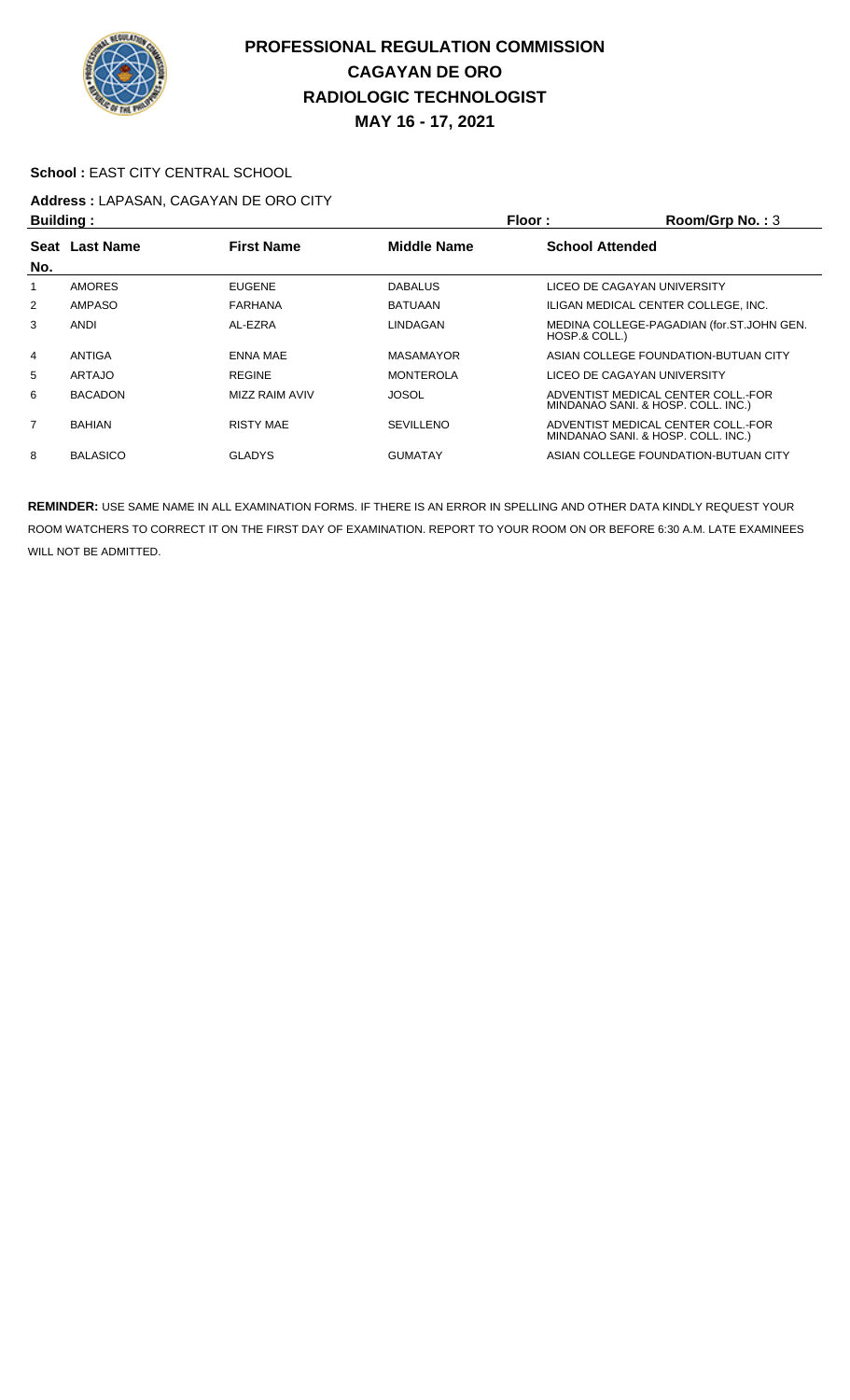

#### School : EAST CITY CENTRAL SCHOOL

# **Address :** LAPASAN, CAGAYAN DE ORO CITY

| <b>Building:</b> |                |                        | Floor:             | Room/Grp No.: 4                                                          |
|------------------|----------------|------------------------|--------------------|--------------------------------------------------------------------------|
| No.              | Seat Last Name | <b>First Name</b>      | <b>Middle Name</b> | <b>School Attended</b>                                                   |
|                  | <b>BAQUILO</b> | MARY ANN               | <b>DEMATAGA</b>    | ASIAN COLLEGE FOUNDATION-BUTUAN CITY                                     |
| $\overline{2}$   | BARANGGAN      | <b>CLIFFORD</b>        | <b>DELA TORRE</b>  | ILIGAN MEDICAL CENTER COLLEGE, INC.                                      |
| 3                | <b>BARILI</b>  | ROMEO JR               | <b>MOLINA</b>      | ADVENTIST MEDICAL CENTER COLL. FOR<br>MINDANAO SANI. & HOSP. COLL. INC.) |
| 4                | <b>BAYANA</b>  | <b>JOSE RAMIL</b>      | <b>BIAY</b>        | SURIGAO EDUCATION CENTER                                                 |
| 5                | <b>BECEOS</b>  | JERALDINE              | <b>JARDIEL</b>     | LICEO DE CAGAYAN UNIVERSITY                                              |
| 6                | <b>BOLIGOL</b> | MAE                    | <b>SUBEJANA</b>    | ASIAN COLLEGE FOUNDATION-BUTUAN CITY                                     |
| $\overline{7}$   | <b>BONGOLO</b> | <b>KEITHLY ALONDRA</b> | <b>REYES</b>       | SURIGAO EDUCATION CENTER                                                 |
| 8                | <b>CABILLO</b> | SHIENA MAE             | <b>YURONG</b>      | ILIGAN MEDICAL CENTER COLLEGE. INC.                                      |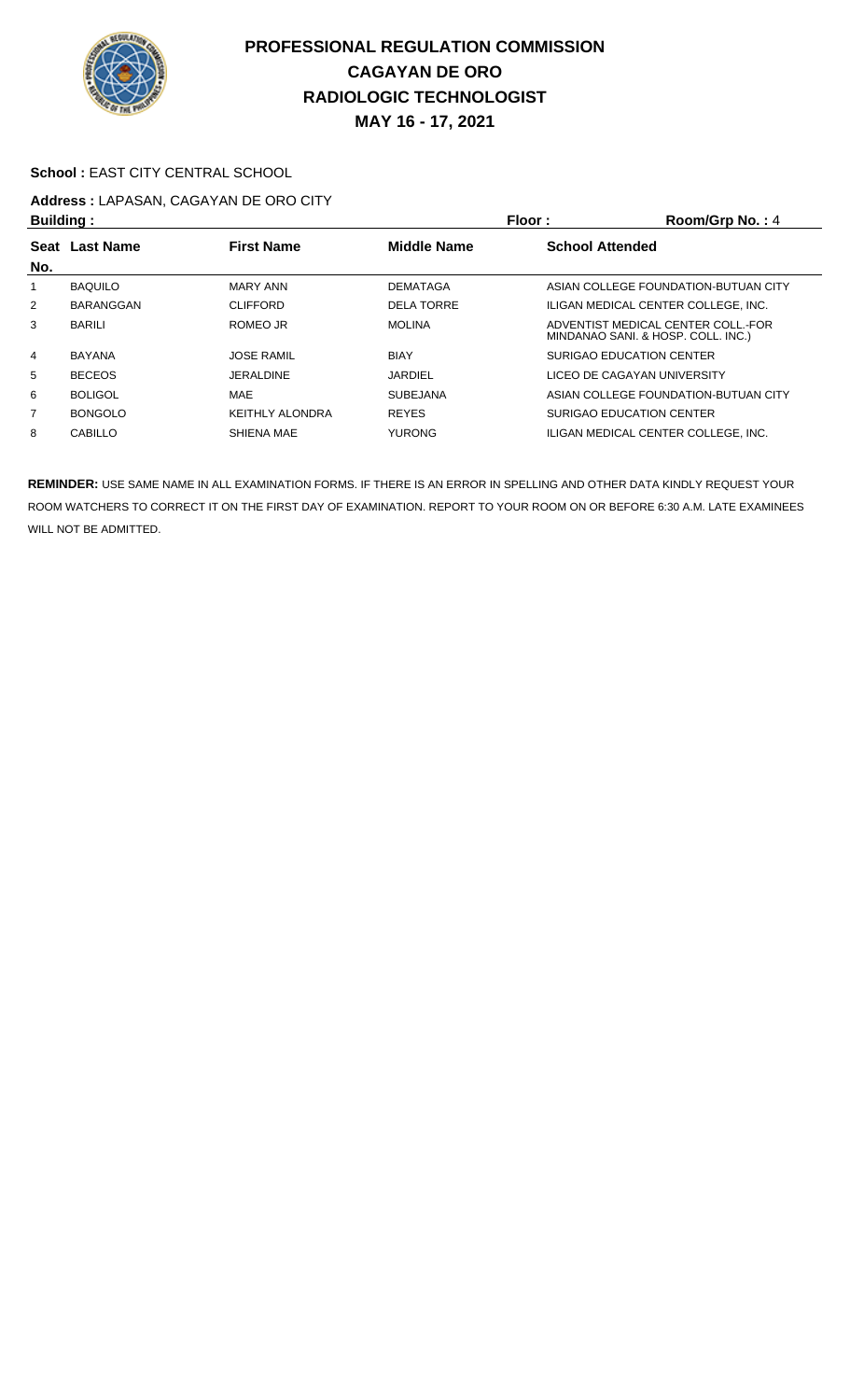

#### School : EAST CITY CENTRAL SCHOOL

# **Address :** LAPASAN, CAGAYAN DE ORO CITY

| <b>Building:</b> |                    |                     | Floor :            | Room/Grp No.: $5$                                                        |
|------------------|--------------------|---------------------|--------------------|--------------------------------------------------------------------------|
|                  | Seat Last Name     | <b>First Name</b>   | <b>Middle Name</b> | <b>School Attended</b>                                                   |
| No.              |                    |                     |                    |                                                                          |
| 1                | CALIMUDAN          | <b>SAUDIA</b>       | <b>MAMAY</b>       | ILIGAN MEDICAL CENTER COLLEGE, INC.                                      |
| $\overline{2}$   | CAMINGAWAN         | <b>MARIVIC</b>      | <b>NARVAEZ</b>     | MEDINA COLLEGE-OZAMIS CITY                                               |
| 3                | CASTILLON          | <b>FEMME SOPHIA</b> | <b>REYES</b>       | LICEO DE CAGAYAN UNIVERSITY                                              |
| 4                | <b>CATIPAY</b>     | REEGIE LEE ANN      | UY                 | ADVENTIST MEDICAL CENTER COLL.-FOR<br>MINDANAO SANI. & HOSP. COLL. INC.) |
| 5                | CHAN               | <b>RALPH GUIBEN</b> | <b>POLINAR</b>     | LICEO DE CAGAYAN UNIVERSITY                                              |
| 6                | <sub>CO</sub>      | <b>JASON CRIS</b>   | <b>REDONDO</b>     | LICEO DE CAGAYAN UNIVERSITY                                              |
| $\overline{7}$   | COJO               | RHENEL              | <b>MOJADO</b>      | ADVENTIST MEDICAL CENTER COLL. FOR<br>MINDANAO SANI. & HOSP. COLL. INC.) |
| 8                | <b>COMPARATIVO</b> | <b>SWETZEL</b>      | <b>RAMOS</b>       | <b>SURIGAO EDUCATION CENTER</b>                                          |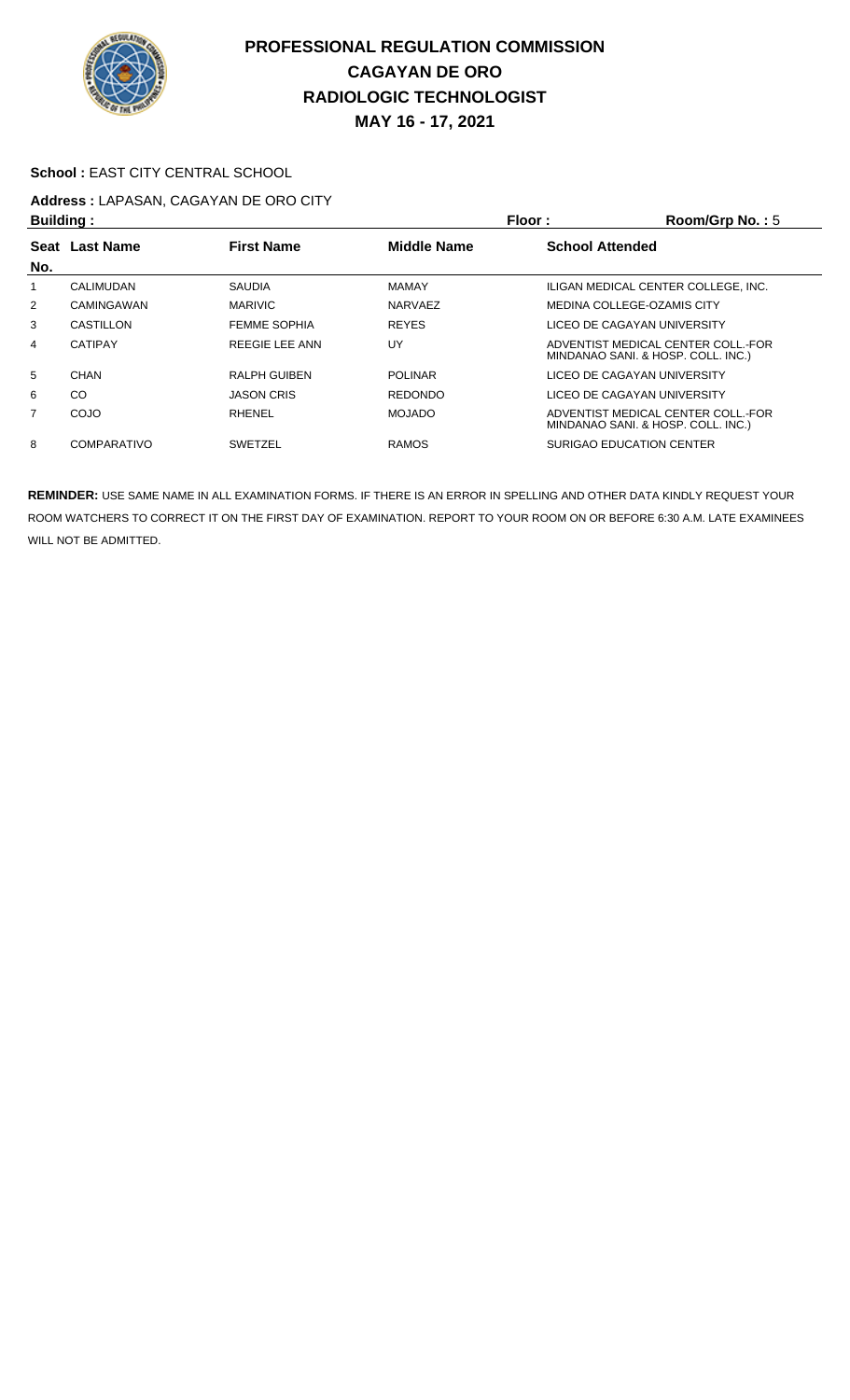

#### School : EAST CITY CENTRAL SCHOOL

# **Address :** LAPASAN, CAGAYAN DE ORO CITY

| <b>Building:</b> |                  |                   |                    | Floor :<br>Room/Grp No.: 6                                 |
|------------------|------------------|-------------------|--------------------|------------------------------------------------------------|
| No.              | Seat Last Name   | <b>First Name</b> | <b>Middle Name</b> | <b>School Attended</b>                                     |
|                  | <b>DAANO</b>     | <b>HAZEL</b>      | <b>LOSDO</b>       | SURIGAO EDUCATION CENTER                                   |
| 2                | <b>DATUHARON</b> | JAMIL             | SANGCOPAN          | ILIGAN MEDICAL CENTER COLLEGE, INC.                        |
| 3                | <b>DATUHARON</b> | <b>NORHANA</b>    | <b>NORAIDA</b>     | LICEO DE CAGAYAN UNIVERSITY                                |
| 4                | DE VEYRA         | <b>JUSHIEL</b>    | <b>BALDO</b>       | ASIAN COLLEGE FOUNDATION-BUTUAN CITY                       |
| 5                | <b>DELICANA</b>  | <b>MARCO</b>      | <b>REDELOSA</b>    | MEDINA COLLEGE-PAGADIAN (for.ST.JOHN GEN.<br>HOSP.& COLL.) |
| 6                | <b>DELOTA</b>    | <b>FELROSE</b>    | SAGA-AD            | ASIAN COLLEGE FOUNDATION-BUTUAN CITY                       |
| $\overline{7}$   | <b>DILABACUN</b> | <b>NORHANIFA</b>  | <b>MACAPIIL</b>    | ILIGAN MEDICAL CENTER COLLEGE, INC.                        |
| 8                | <b>DIZON</b>     | JAN-LYLE          | <b>PONPON</b>      | ILIGAN MEDICAL CENTER COLLEGE. INC.                        |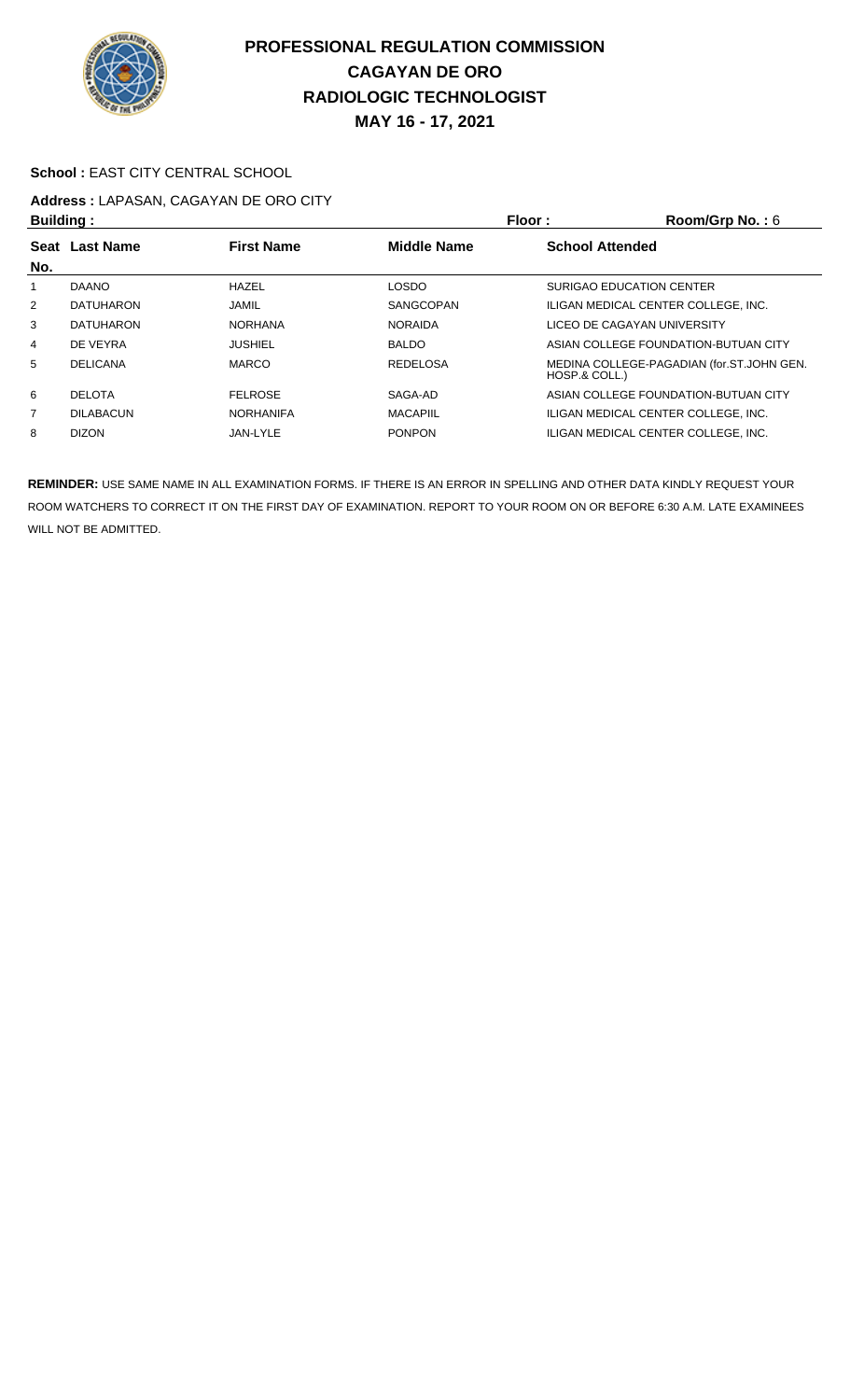

### School : EAST CITY CENTRAL SCHOOL

# **Address :** LAPASAN, CAGAYAN DE ORO CITY

| <b>Building:</b> |                 |                      |                    | Floor:<br>Room/Grp No.: 7                                                |  |
|------------------|-----------------|----------------------|--------------------|--------------------------------------------------------------------------|--|
|                  | Seat Last Name  | <b>First Name</b>    | <b>Middle Name</b> | <b>School Attended</b>                                                   |  |
| No.              |                 |                      |                    |                                                                          |  |
|                  | <b>DOLERA</b>   | <b>NOVIN</b>         | APLAYA             | ASIAN COLLEGE FOUNDATION-BUTUAN CITY                                     |  |
| $\overline{2}$   | <b>DOLUMBAL</b> | <b>IAH CLAIRE</b>    | $\,$               | LICEO DE CAGAYAN UNIVERSITY                                              |  |
| 3                | <b>DUMABOC</b>  | LADY LOU             | <b>BIOC</b>        | MEDINA COLLEGE-OZAMIS CITY                                               |  |
| 4                | <b>DUYAG</b>    | <b>RAINE RAPHAEL</b> | <b>BALURAN</b>     | LICEO DE CAGAYAN UNIVERSITY                                              |  |
| 5                | <b>DUYAR</b>    | DANE MARK            | <b>PARAN</b>       | MEDINA COLLEGE-PAGADIAN (for.ST.JOHN GEN.<br>HOSP.& COLL.)               |  |
| 6                | <b>EDRIS</b>    | RAIHANA              | <b>HADJI MALIK</b> | ADVENTIST MEDICAL CENTER COLL.-FOR<br>MINDANAO SANI. & HOSP. COLL. INC.) |  |
| $\overline{7}$   | <b>FAELNAR</b>  | <b>JACKIELOU</b>     | ARCALA             | ASIAN COLLEGE FOUNDATION-BUTUAN CITY                                     |  |
| 8                | <b>FERRAREN</b> | LONNAGIN             | ATULAN             | LICEO DE CAGAYAN UNIVERSITY                                              |  |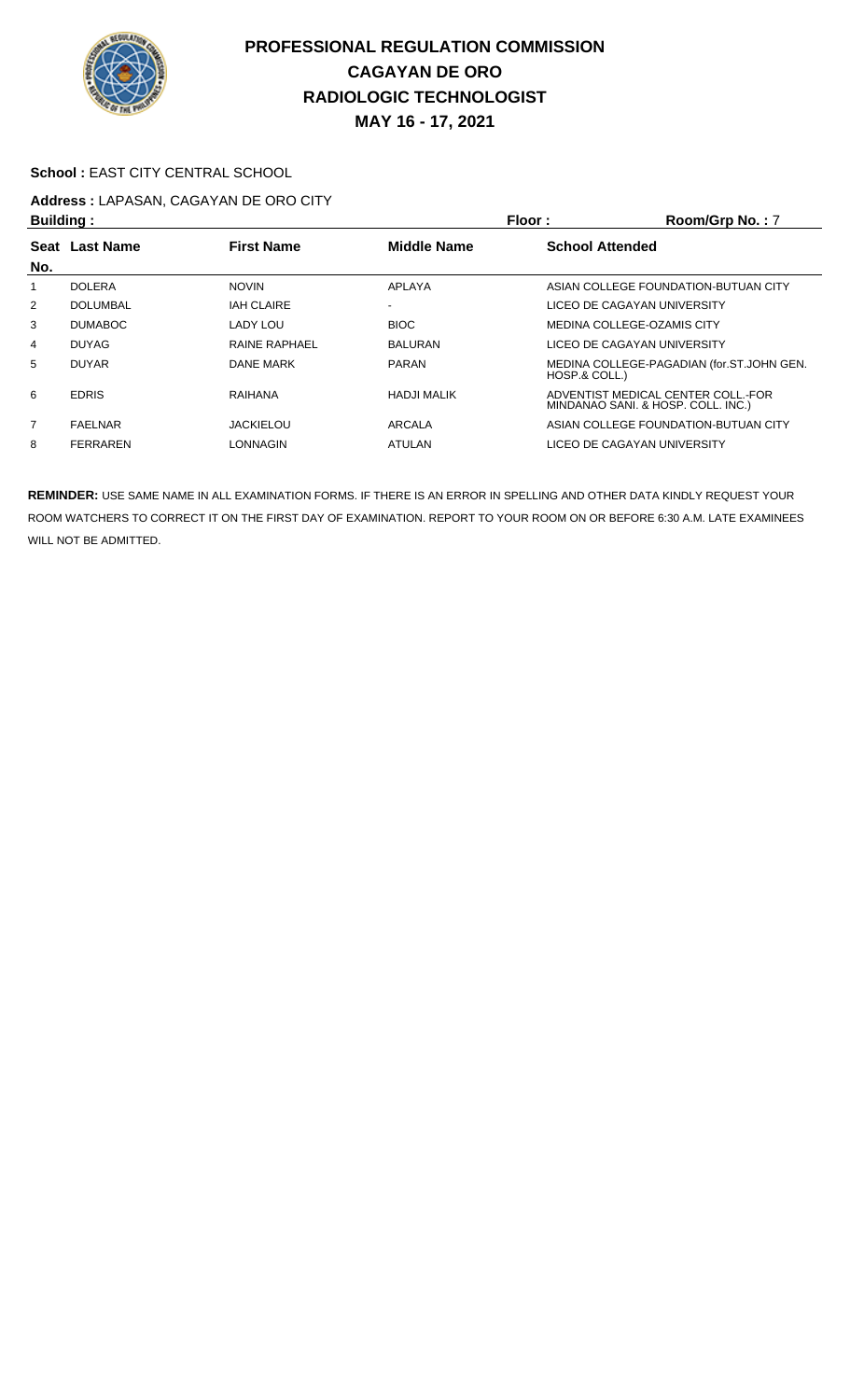

#### School : EAST CITY CENTRAL SCHOOL

# **Address :** LAPASAN, CAGAYAN DE ORO CITY

| <b>Building:</b> |                  |                       | <b>Floor:</b>      | Room/Grp No.: $8$                    |
|------------------|------------------|-----------------------|--------------------|--------------------------------------|
| <b>Seat</b>      | <b>Last Name</b> | <b>First Name</b>     | <b>Middle Name</b> | <b>School Attended</b>               |
| No.              |                  |                       |                    |                                      |
|                  | <b>GALDO</b>     | AITRENCY-VAY          | <b>MAPUTOL</b>     | LICEO DE CAGAYAN UNIVERSITY          |
| $\overline{2}$   | <b>GALOPE</b>    | <b>FEHBE</b>          | <b>ILUSTRISIMO</b> | ASIAN COLLEGE FOUNDATION-BUTUAN CITY |
| 3                | <b>GALOPE</b>    | SHEENDEL              | RAGMAC             | LICEO DE CAGAYAN UNIVERSITY          |
| 4                | <b>GAWAT</b>     | <b>PRINCESS DIME</b>  | <b>BULETIN</b>     | ASIAN COLLEGE FOUNDATION-BUTUAN CITY |
| 5                | GAYA             | <b>PHILIP EVAN</b>    | LANDAYAO           | LICEO DE CAGAYAN UNIVERSITY          |
| 6                | GILO             | <b>KRYSTALS SIRYN</b> | CARBONILLA         | ASIAN COLLEGE FOUNDATION-BUTUAN CITY |
| $\overline{7}$   | <b>GITUNGO</b>   | SHEENA MAE            | <b>EMNACE</b>      | ILIGAN MEDICAL CENTER COLLEGE. INC.  |
| 8                | <b>GULMEZ</b>    | <b>CATHERINE</b>      | <b>BUAL</b>        | ASIAN COLLEGE FOUNDATION-BUTUAN CITY |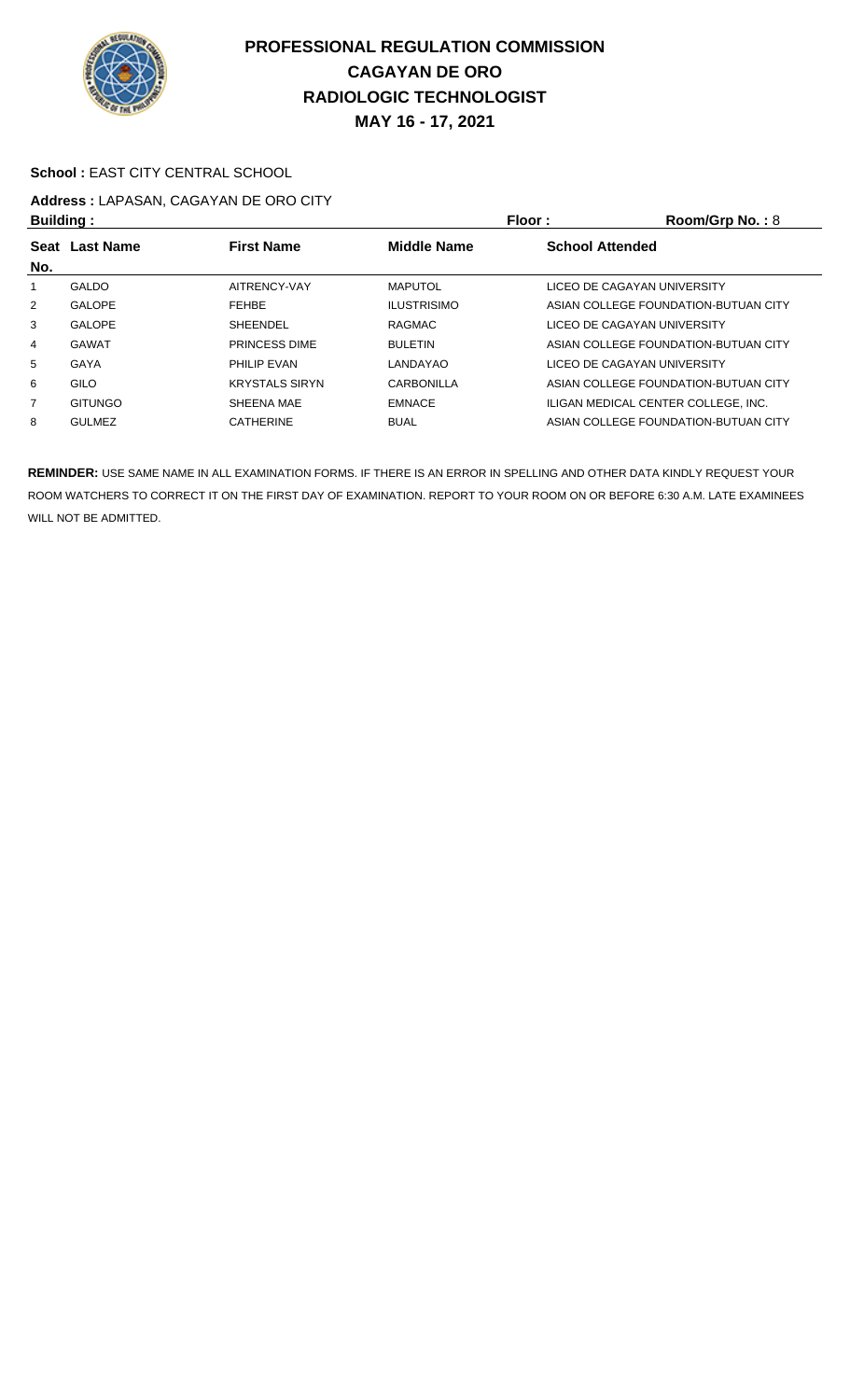

#### School : EAST CITY CENTRAL SCHOOL

# **Address :** LAPASAN, CAGAYAN DE ORO CITY

|                 |                             |                    | Room/Grp No.: 9                                                          |        |
|-----------------|-----------------------------|--------------------|--------------------------------------------------------------------------|--------|
|                 | <b>First Name</b>           | <b>Middle Name</b> | <b>School Attended</b>                                                   |        |
| <b>GUMAYAO</b>  | <b>JEPREEL</b>              | <b>VILLION</b>     | ADVENTIST MEDICAL CENTER COLL.-FOR<br>MINDANAO SANI. & HOSP. COLL. INC.) |        |
| H. AMER         | SITTIE HANIFAH              | <b>PANDA</b>       | ILIGAN MEDICAL CENTER COLLEGE. INC.                                      |        |
| <b>HERNANDO</b> | <b>CHARMAINE</b>            | RARA               | LICEO DE CAGAYAN UNIVERSITY                                              |        |
| <b>IBRAHIM</b>  | ASRAL                       | <b>ORONG</b>       | ILIGAN MEDICAL CENTER COLLEGE, INC.                                      |        |
| <b>ISAH</b>     | AISAH                       | <b>RACMAT</b>      | ILIGAN MEDICAL CENTER COLLEGE. INC.                                      |        |
| JAMI            | ANALIZA                     | <b>PAALISBO</b>    | DIPOLOG MEDICAL CENTER COLLEGE<br>FOUNDATION. INC                        |        |
| <b>JOVEN</b>    | LOUISE ADRIANNE             | <b>CORTES</b>      | LICEO DE CAGAYAN UNIVERSITY                                              |        |
| LABADAN         | <b>DANDY</b>                | <b>GAJOL</b>       | SURIGAO EDUCATION CENTER                                                 |        |
|                 | Building:<br>Seat Last Name |                    |                                                                          | Floor: |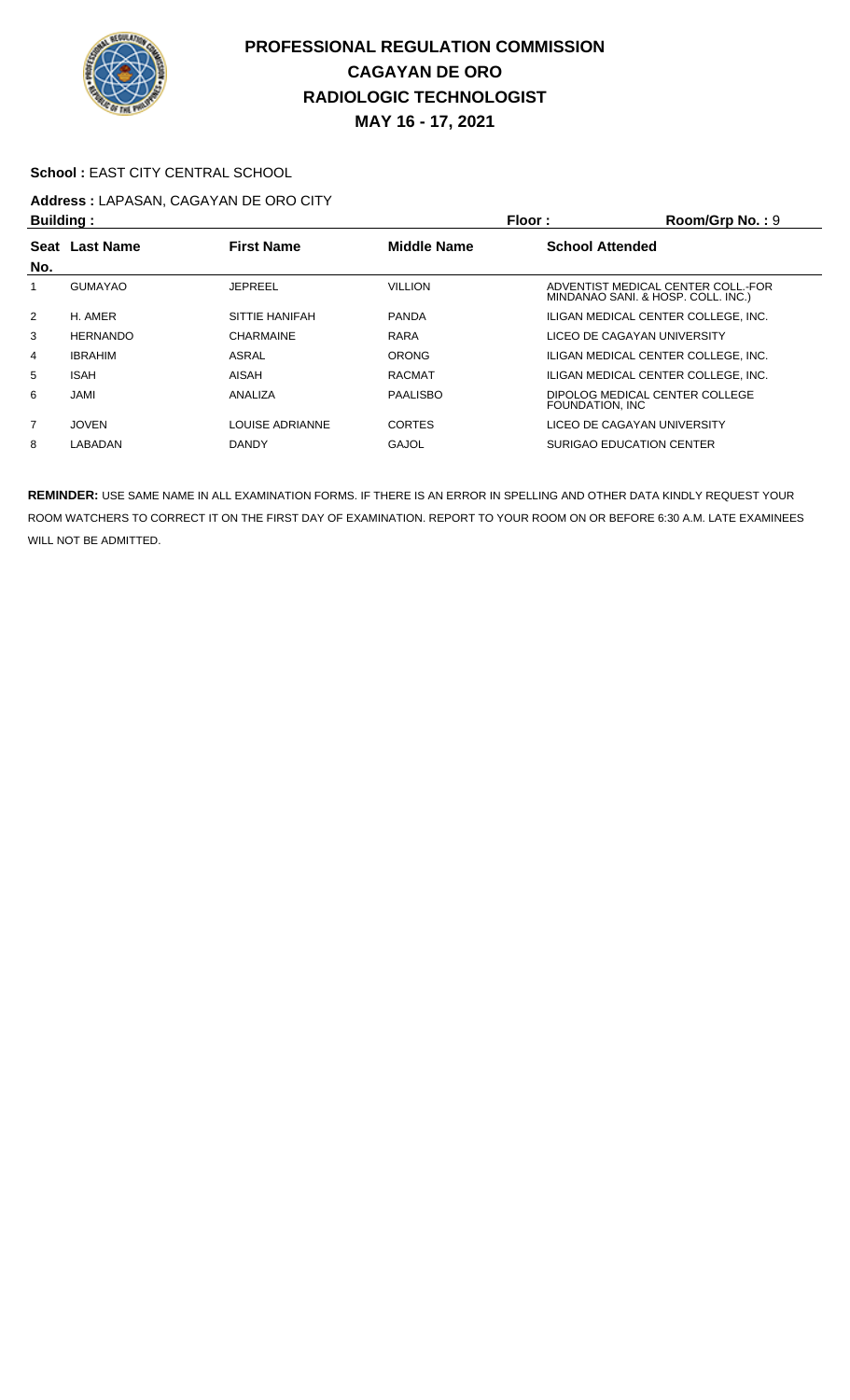

#### School : EAST CITY CENTRAL SCHOOL

# **Address :** LAPASAN, CAGAYAN DE ORO CITY

| <b>Building:</b> |                |                     |                    | <b>Floor:</b>          | Room/Grp No.: 10                     |  |
|------------------|----------------|---------------------|--------------------|------------------------|--------------------------------------|--|
| No.              | Seat Last Name | <b>First Name</b>   | <b>Middle Name</b> | <b>School Attended</b> |                                      |  |
|                  | LABADAN        | <b>MEREDITH MAY</b> | EBUÑA              |                        | SURIGAO EDUCATION CENTER             |  |
| 2                | LAGUINDAB      | <b>KHAISONE</b>     | <b>BALINDONG</b>   |                        | ILIGAN MEDICAL CENTER COLLEGE. INC.  |  |
| 3                | LEGARA         | <b>MERCEDES</b>     | <b>OLOR</b>        |                        | ASIAN COLLEGE FOUNDATION-BUTUAN CITY |  |
| 4                | LIM            | <b>KEENE ALLAN</b>  | <b>PODES</b>       |                        | ASIAN COLLEGE FOUNDATION-BUTUAN CITY |  |
| 5                | <b>LIMBARO</b> | <b>JERICHO</b>      | <b>CERVANTES</b>   |                        | LICEO DE CAGAYAN UNIVERSITY          |  |
| 6                | LONGCAYANA     | <b>NELIZA</b>       | PARMISANA          |                        | MEDINA COLLEGE-OZAMIS CITY           |  |
| 7                | <b>LOQUERO</b> | <b>JWYN MAE</b>     | <b>ESPINOSA</b>    |                        | LICEO DE CAGAYAN UNIVERSITY          |  |
| 8                | <b>LOQUIAS</b> | <b>EUGE MARTIN</b>  | <b>CAPULE</b>      |                        | MEDINA COLLEGE-OZAMIS CITY           |  |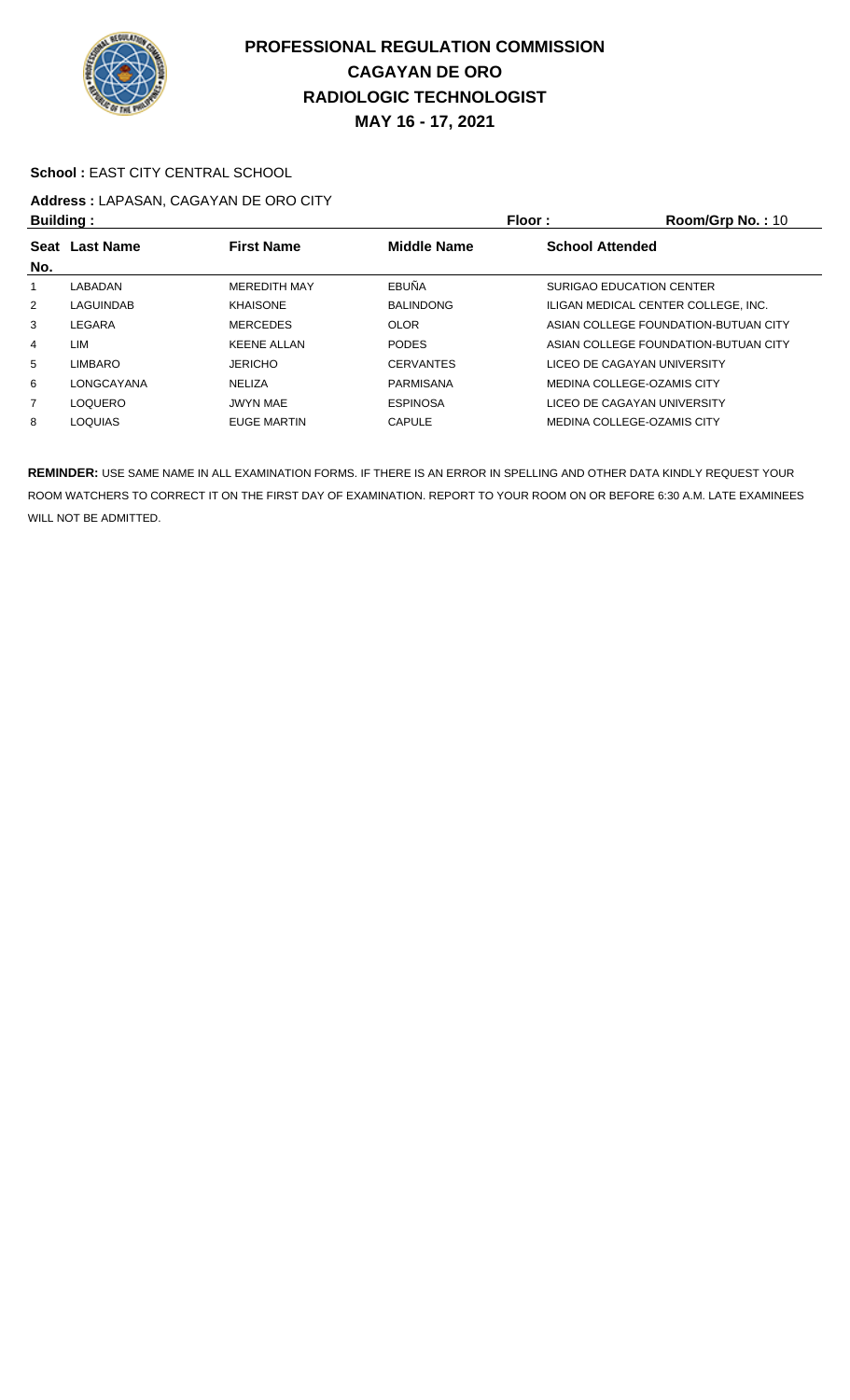

#### School : EAST CITY CENTRAL SCHOOL

# **Address :** LAPASAN, CAGAYAN DE ORO CITY

|                | <b>Building:</b>  |                        | Floor:             | Room/Grp No.: 11                                                         |
|----------------|-------------------|------------------------|--------------------|--------------------------------------------------------------------------|
| Seat<br>No.    | <b>Last Name</b>  | <b>First Name</b>      | <b>Middle Name</b> | <b>School Attended</b>                                                   |
|                | <b>LUMOSAD</b>    | PHELWIN                | <b>BALDONADO</b>   | ADVENTIST MEDICAL CENTER COLL. FOR<br>MINDANAO SANI. & HOSP. COLL. INC.) |
| $\overline{2}$ | <b>MACATOON</b>   | ABDUL JALIL            | MAPANDI            | MEDINA COLLEGE-OZAMIS CITY                                               |
| 3              | <b>MACATOTONG</b> | MOHAMMAD NASSIEF       | <b>HADJINOR</b>    | LICEO DE CAGAYAN UNIVERSITY                                              |
| 4              | <b>MACUD</b>      | AISA                   | <b>MITMUG</b>      | ILIGAN MEDICAL CENTER COLLEGE. INC.                                      |
| 5              | <b>MADID</b>      | <b>MOHAMMAD KHALID</b> | <b>PACASUM</b>     | ILIGAN MEDICAL CENTER COLLEGE. INC.                                      |
| 6              | MAGAYANES         | <b>KEISHA REIN</b>     | <b>TACASTACAS</b>  | LICEO DE CAGAYAN UNIVERSITY                                              |
| 7              | <b>MAKILING</b>   | <b>MIRASOL</b>         | JAMIN              | ASIAN COLLEGE FOUNDATION-BUTUAN CITY                                     |
| 8              | <b>MAKINANO</b>   | <b>CRISTELLE DAWN</b>  | <b>JUPIA</b>       | ASIAN COLLEGE FOUNDATION-BUTUAN CITY                                     |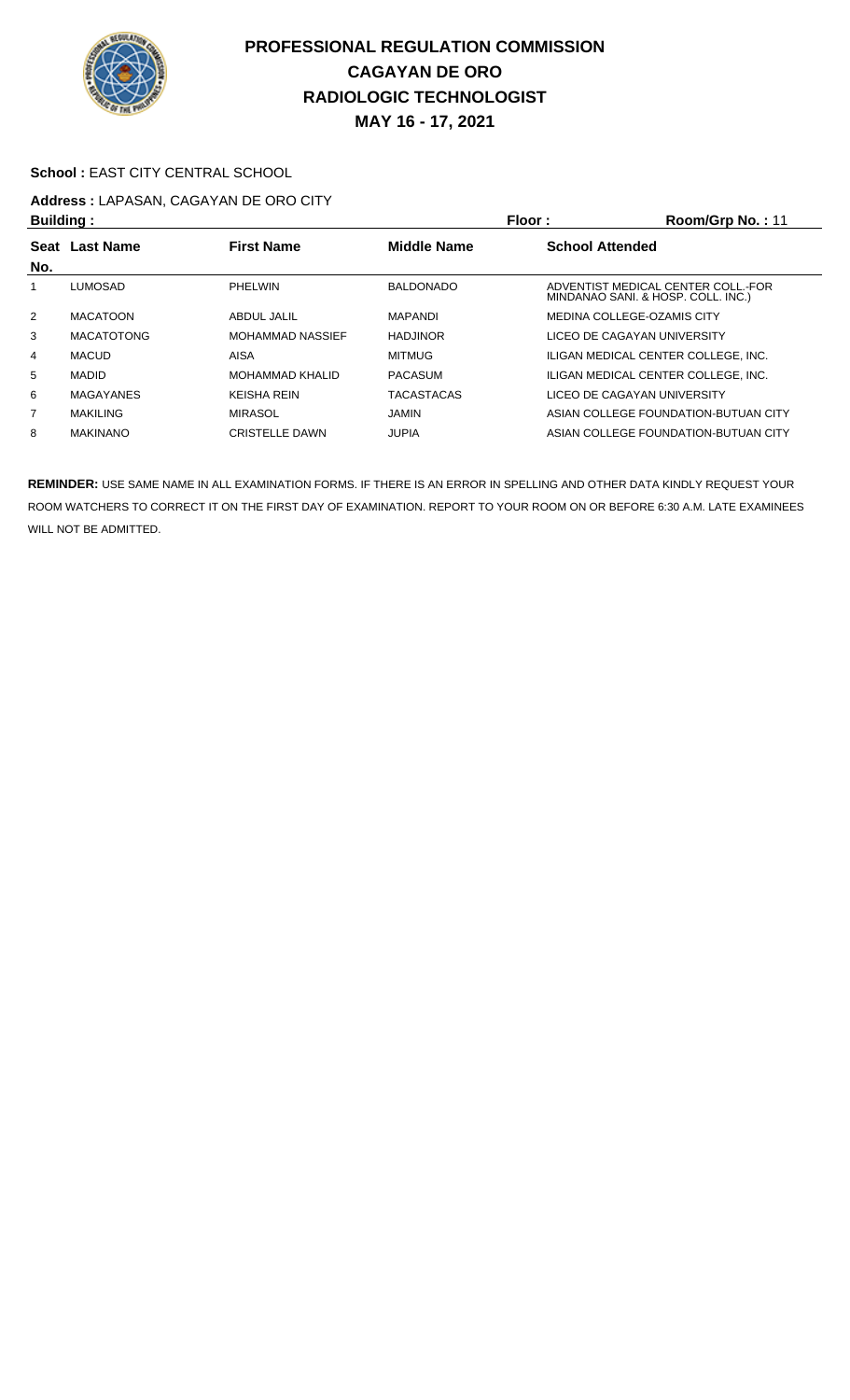

#### School : EAST CITY CENTRAL SCHOOL

# **Address :** LAPASAN, CAGAYAN DE ORO CITY

| <b>Building:</b> |                  |                      |                                              | <b>Floor:</b>                       | Room/Grp No.: 12 |
|------------------|------------------|----------------------|----------------------------------------------|-------------------------------------|------------------|
|                  | Seat Last Name   | <b>First Name</b>    | <b>Middle Name</b><br><b>School Attended</b> |                                     |                  |
| No.              |                  |                      |                                              |                                     |                  |
|                  | MALA             | <b>JOHAINAH</b>      | <b>GURO</b>                                  | ILIGAN MEDICAL CENTER COLLEGE, INC. |                  |
| $\overline{2}$   | MALAWAD          | SAIBEN               | CATADMAN                                     | ILIGAN MEDICAL CENTER COLLEGE. INC. |                  |
| 3                | MARANDA          | ASHARY               | ALAWI                                        | THE FAMILY CLINIC. INC.             |                  |
| 4                | MARUHOM          | <b>NORHAIFAH</b>     | CAGAMPANG                                    | ILIGAN MEDICAL CENTER COLLEGE, INC. |                  |
| 5                | <b>MECAWAYAN</b> | <b>NORKIE</b>        | <b>MANALAO</b>                               | MEDINA COLLEGE-OZAMIS CITY          |                  |
| 6                | MEDILO           | <b>JERICHO JAMES</b> | VALDERAMA                                    | LICEO DE CAGAYAN UNIVERSITY         |                  |
| $\overline{7}$   | <b>MICABALO</b>  | KIRK DAVE            | <b>BACSARSA</b>                              | LICEO DE CAGAYAN UNIVERSITY         |                  |
| 8                | <b>MIKUNUG</b>   | <b>JABER</b>         | М                                            | ILIGAN MEDICAL CENTER COLLEGE. INC. |                  |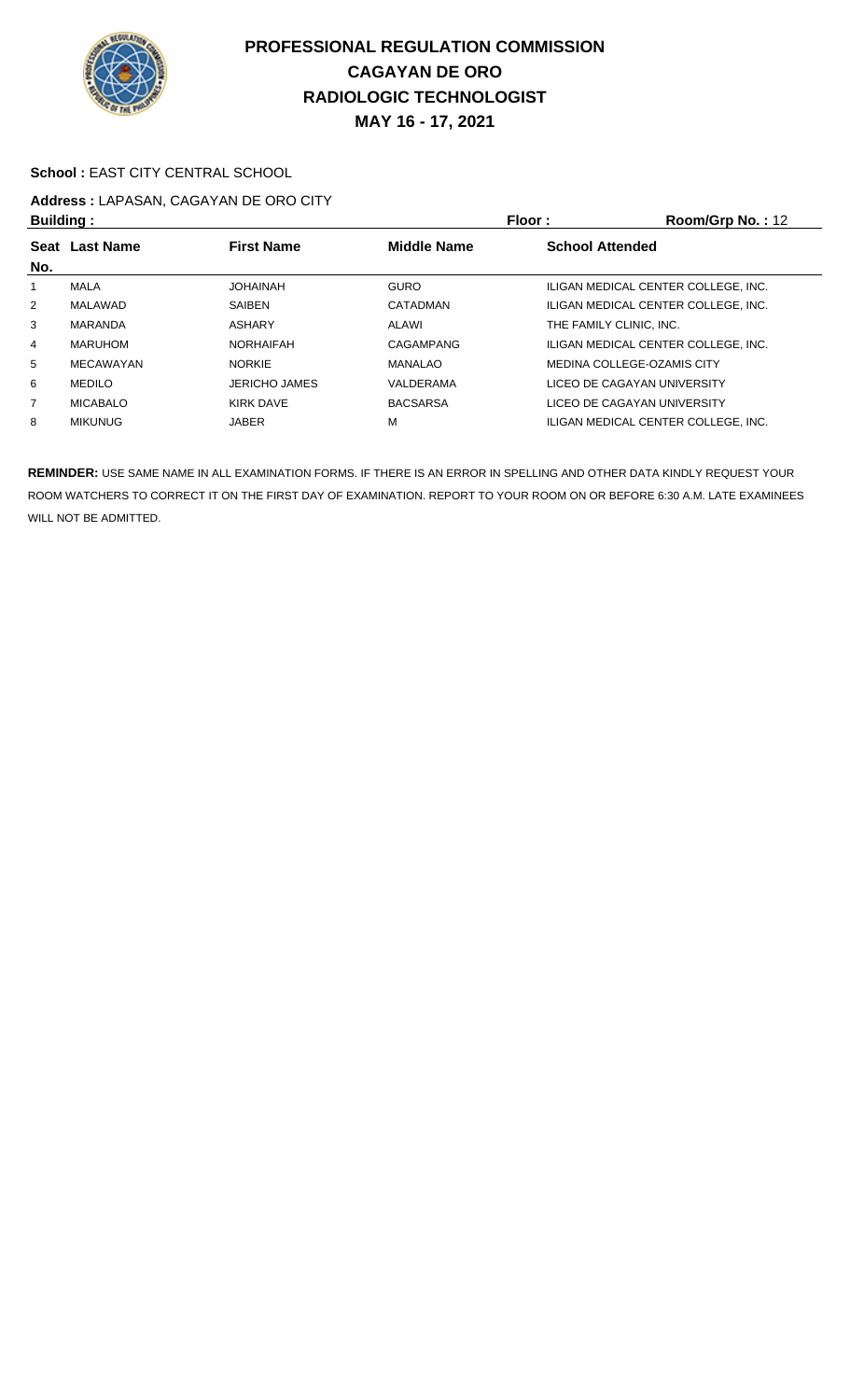

#### School : EAST CITY CENTRAL SCHOOL

# **Address :** LAPASAN, CAGAYAN DE ORO CITY

| <b>Building:</b> |                    |                                            | Floor:             | Room/Grp No.: 13       |                                                                          |
|------------------|--------------------|--------------------------------------------|--------------------|------------------------|--------------------------------------------------------------------------|
|                  | Seat Last Name     | <b>First Name</b>                          | <b>Middle Name</b> | <b>School Attended</b> |                                                                          |
| No.              |                    |                                            |                    |                        |                                                                          |
|                  | <b>MONTECASTRO</b> | <b>MIKKO</b>                               | <b>SUSAS</b>       |                        | ADVENTIST MEDICAL CENTER COLL.-FOR<br>MINDANAO SANI. & HOSP. COLL. INC.) |
| 2                | <b>MONTES</b>      | LE ANDRIE                                  | <b>DAWIS</b>       |                        | ADVENTIST MEDICAL CENTER COLL.-FOR<br>MINDANAO SANI. & HOSP. COLL. INC.) |
| 3                | <b>MORALES</b>     | <b>JESSELLE YSABELLA</b>                   | <b>CHUA</b>        |                        | ASIAN COLLEGE FOUNDATION-BUTUAN CITY                                     |
| 4                | <b>MULOK</b>       | ANNA RUFAIDAH                              | <b>SARIP</b>       |                        | MEDINA COLLEGE-OZAMIS CITY                                               |
| 5                | <b>MUSTARI</b>     | <b>NORHAINE</b>                            | <b>CAMARUDIN</b>   |                        | ADVENTIST MEDICAL CENTER COLL.-FOR<br>MINDANAO SANI. & HOSP. COLL. INC.) |
| 6                | <b>NAMLI</b>       | <b>MUBIENA</b>                             | <b>VICTOR</b>      |                        | MEDINA COLLEGE-OZAMIS CITY                                               |
| 7                | <b>OLIVEROS</b>    | <b>FRANZ GWENDOLINE</b><br><b>MARIONNE</b> | <b>MARCERA</b>     |                        | ILIGAN MEDICAL CENTER COLLEGE. INC.                                      |
| 8                | <b>ORAPA</b>       | <b>ESTHER</b>                              | <b>JAMITO</b>      |                        | ADVENTIST MEDICAL CENTER COLL.-FOR<br>MINDANAO SANI. & HOSP. COLL. INC.) |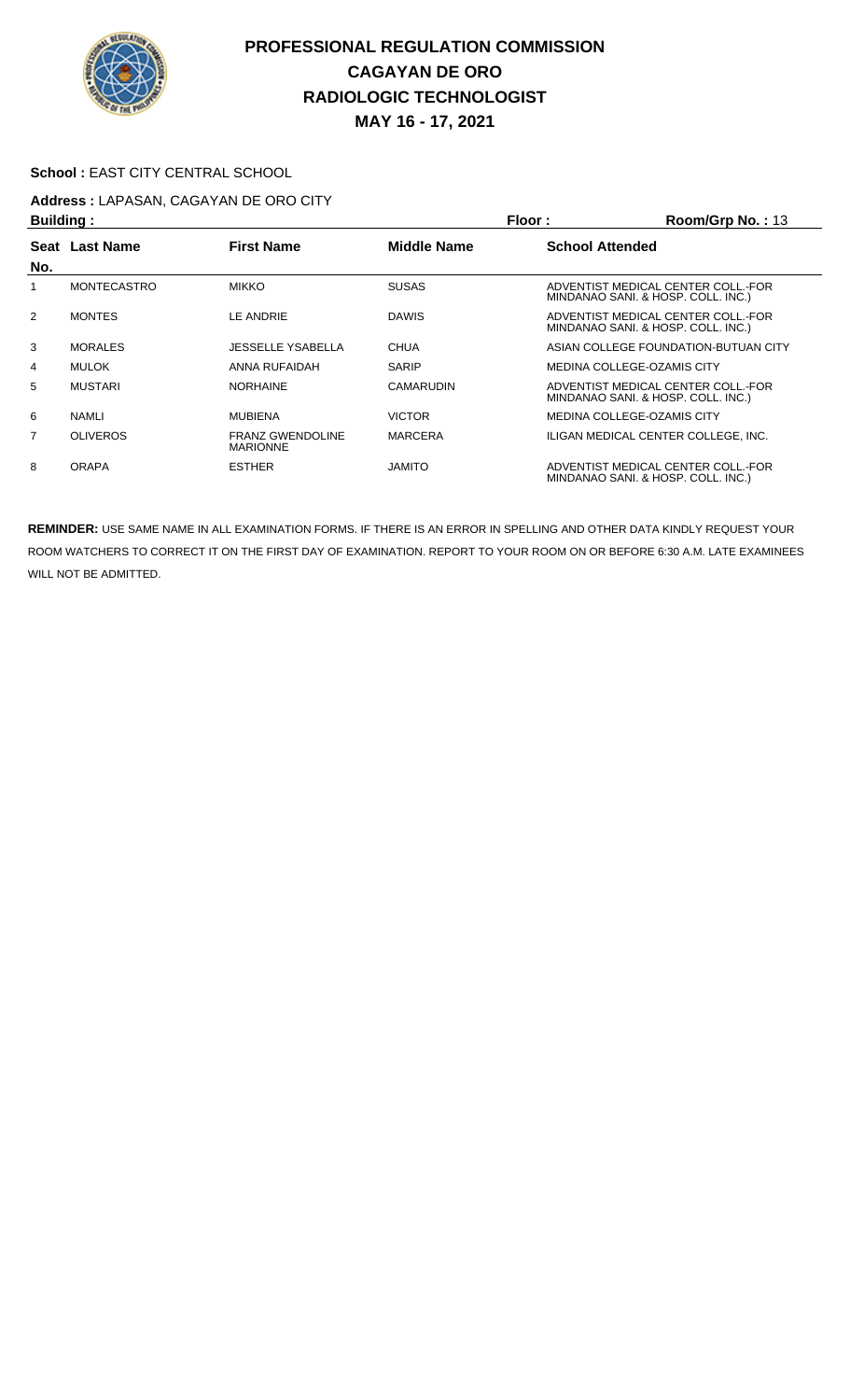

### **MAY 16 - 17, 2021**

#### School : EAST CITY CENTRAL SCHOOL

# **Address :** LAPASAN, CAGAYAN DE ORO CITY

| <b>Building:</b> |                   |                   |                    | Floor:<br>Room/Grp No.: 14                                               |
|------------------|-------------------|-------------------|--------------------|--------------------------------------------------------------------------|
| No.              | Seat Last Name    | <b>First Name</b> | <b>Middle Name</b> | <b>School Attended</b>                                                   |
|                  | OSIGAN            | RUBY DAVE         | DUMAGAN            | ASIAN COLLEGE FOUNDATION-BUTUAN CITY                                     |
| $\overline{2}$   | PAGSIDAN          | PAGSIMZAH         | <b>SIMIHAG</b>     | ADVENTIST MEDICAL CENTER COLL.-FOR<br>MINDANAO SANI. & HOSP. COLL. INC.) |
| 3                | PALALA            | <b>NORHANIFAH</b> | <b>PULVERA</b>     | ILIGAN MEDICAL CENTER COLLEGE. INC.                                      |
| 4                | PALER             | MELAN             | LATRAS             | ASIAN COLLEGE FOUNDATION-BUTUAN CITY                                     |
| 5                | <b>PANDA</b>      | FARHANAH          | <b>BUSRAN</b>      | ILIGAN MEDICAL CENTER COLLEGE. INC.                                      |
| 6                | <b>PANDAPATAN</b> | ABDULHALIL        | <b>DIMASENDEL</b>  | LICEO DE CAGAYAN UNIVERSITY                                              |
| $\overline{7}$   | <b>PIGUERRA</b>   | APRIL JOY         | ABOY               | LICEO DE CAGAYAN UNIVERSITY                                              |
| 8                | <b>RADIA</b>      | JALIL             |                    | ILIGAN MEDICAL CENTER COLLEGE. INC.                                      |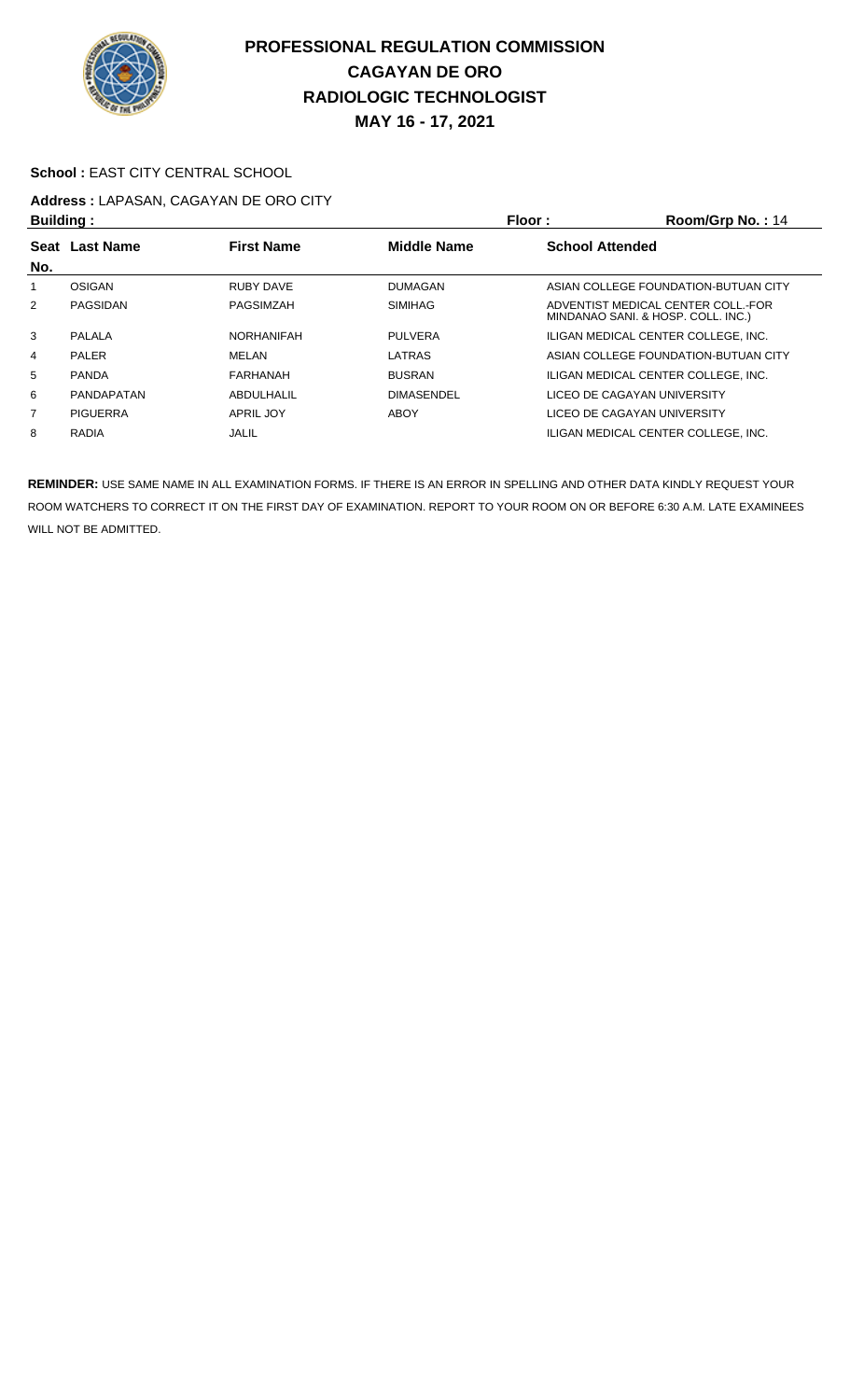

### School : EAST CITY CENTRAL SCHOOL

# **Address :** LAPASAN, CAGAYAN DE ORO CITY

| <b>Building:</b> |                 |                   |                    | Floor:<br>Room/Grp No.: 15                                 |  |
|------------------|-----------------|-------------------|--------------------|------------------------------------------------------------|--|
|                  | Seat Last Name  | <b>First Name</b> | <b>Middle Name</b> | <b>School Attended</b>                                     |  |
| No.              |                 |                   |                    |                                                            |  |
|                  | <b>REMOLADO</b> | SHEILA JILL       | PELAYO             | MEDINA COLLEGE-OZAMIS CITY                                 |  |
| $\overline{2}$   | <b>RULIDA</b>   | <b>MARIAN</b>     | OCAÑA              | LICEO DE CAGAYAN UNIVERSITY                                |  |
| 3                | <b>SABADO</b>   | CELSO RHYS II     | <b>APUYO</b>       | SURIGAO EDUCATION CENTER                                   |  |
| 4                | <b>SALAPAN</b>  | SILVER GEM        | <b>PERIGO</b>      | MEDINA COLLEGE-OZAMIS CITY                                 |  |
| 5                | <b>SAMBO</b>    | JEAN              | ALINGARO           | MEDINA COLLEGE-OZAMIS CITY                                 |  |
| 6                | <b>SARUANG</b>  | <b>ACHMID</b>     | <b>MAUNO</b>       | ILIGAN MEDICAL CENTER COLLEGE. INC.                        |  |
| 7                | <b>SIA</b>      | ANNA MARIE        | <b>TAMPARONG</b>   | ILIGAN MEDICAL CENTER COLLEGE. INC.                        |  |
| 8                | <b>SIAROT</b>   | <b>JOANNE</b>     | <b>TUMAMPIL</b>    | BUTUAN DOCTORS COLLEGE (BUTUAN DR. HSP.<br>SCH. OF NRSNG.) |  |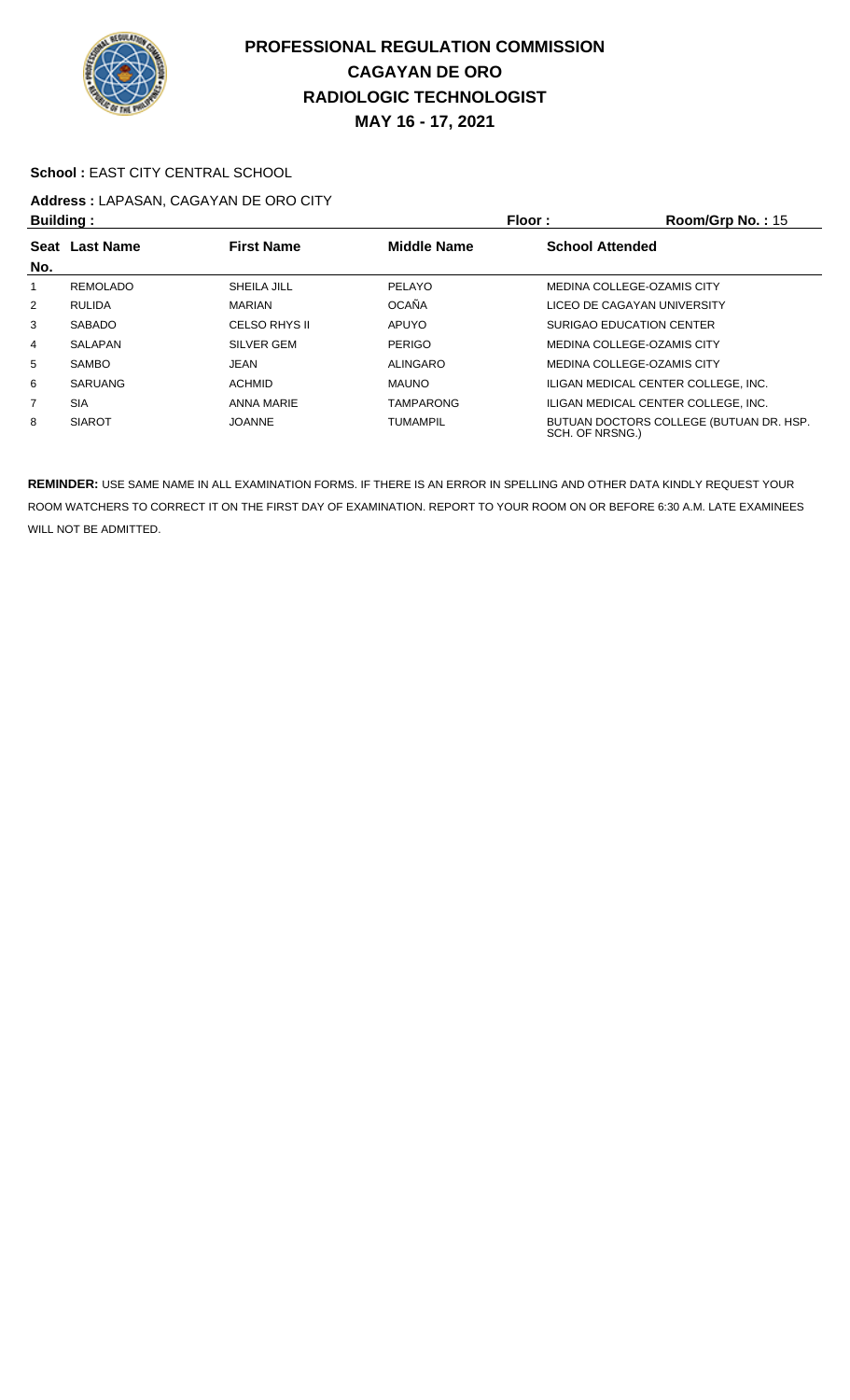

### School : EAST CITY CENTRAL SCHOOL

# **Address :** LAPASAN, CAGAYAN DE ORO CITY

| <b>Building:</b> |                 |                    |                    | Floor:                 | Room/Grp No.: 16                                                         |
|------------------|-----------------|--------------------|--------------------|------------------------|--------------------------------------------------------------------------|
|                  | Seat Last Name  | <b>First Name</b>  | <b>Middle Name</b> | <b>School Attended</b> |                                                                          |
| No.              |                 |                    |                    |                        |                                                                          |
|                  | <b>TAGACTAC</b> | LEONARD            | ILIGAN             |                        | MEDINA COLLEGE-OZAMIS CITY                                               |
| 2                | <b>TUANZON</b>  | VALERIE            | <b>CUYOS</b>       |                        | ILIGAN MEDICAL CENTER COLLEGE. INC.                                      |
| 3                | <b>TUMANDA</b>  | <b>KAREN</b>       | <b>RICAFORT</b>    |                        | LICEO DE CAGAYAN UNIVERSITY                                              |
| 4                | <b>TUTOR</b>    | <b>HONEYLAINE</b>  | <b>MONTEROLA</b>   |                        | LICEO DE CAGAYAN UNIVERSITY                                              |
| 5                | <b>UGOT</b>     | CESARREE JONES     | JASON              |                        | SURIGAO EDUCATION CENTER                                                 |
| 6                | <b>VALMORIA</b> | <b>JAMES RUXEL</b> | AGAN               |                        | ADVENTIST MEDICAL CENTER COLL. FOR<br>MINDANAO SANI. & HOSP. COLL. INC.) |
| $\overline{7}$   | <b>VARGAS</b>   | KIEZA FRANCESCA    | OLAN               |                        | ASIAN COLLEGE FOUNDATION-BUTUAN CITY                                     |